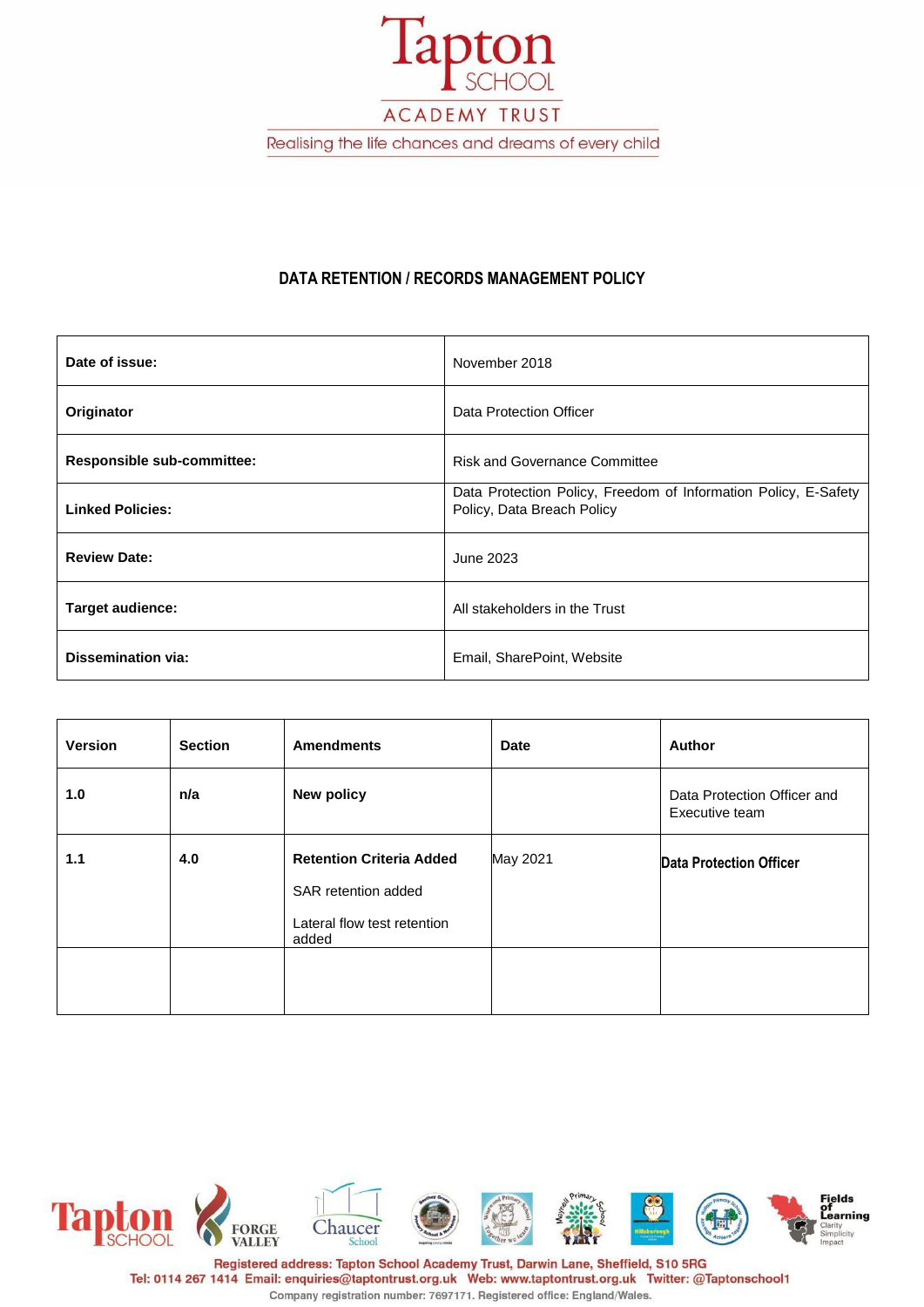**ACADEMY TRUST** Realising the life chances and dreams of every child

The trust recognises that by efficiently managing its records, it will be able to comply with its legal and regulatory obligations to contribute to the effective overall management of the institution. Records provide evidence for protecting the legal rights and interests of the trust and provide evidence for demonstrating performance and accountability. This document provides the policy framework through which effective management can be achieved and audited. It covers:

- Scope
- **Responsibilities**
- Relationships with existing policies

# **1. Scope of the policy**

This policy applies to all records created, received or maintained by staff at the trust in the course of carrying out its functions.

Records are defined as all those documents which facilitate the business carried out by the trust and which are thereafter retained (for a set period) to provide evidence of its activities. These records may be created, received or maintained in hard copy or electronically.

# **2. Legal Framework**

The trust has a corporate responsibility to maintain its records and record keeping systems in accordance with the regulatory environment. This policy has due regard to legislation including, but not limited to, the following:

- UK General Data Protection Regulation
- Freedom of Information Act 2000

This policy also has due regard to the following guidance:

- Information Records Management Society (2016) 'Information Management Toolkit for Schools'
- DFE (2018) 'Data Protection: a toolkit for schools

This policy will be implemented in accordance with the following trust policies and procedures:

- Data Protection Policy
- **Freedom of Information Policy**
- E-Safety Policy
- Data Breach Policy
- With other legislation or regulations (including audit, equalities act) affecting the trust

## **3. Responsibilities**

The trust has responsibility for maintaining its records and record-keeping systems in line with statutory requirements.

The CEO and headteachers of each of the schools in the trust have overall responsibility for this policy and for ensuring it is implemented correctly.

The Data Protection Officer (DPO) for the trust is also responsible for the management of records and for promoting compliance with this policy and reviewing the policy annually in conjunction with the headteachers.

The DPO is responsible for ensuring that all records are stored securely, in accordance with retention periods as outlined in this policy and that records are disposed of correctly.

All staff members are responsible for ensuring that any records for which they are responsible for are accurate, maintained securely and disposed of correctly in line with the provisions of this policy.

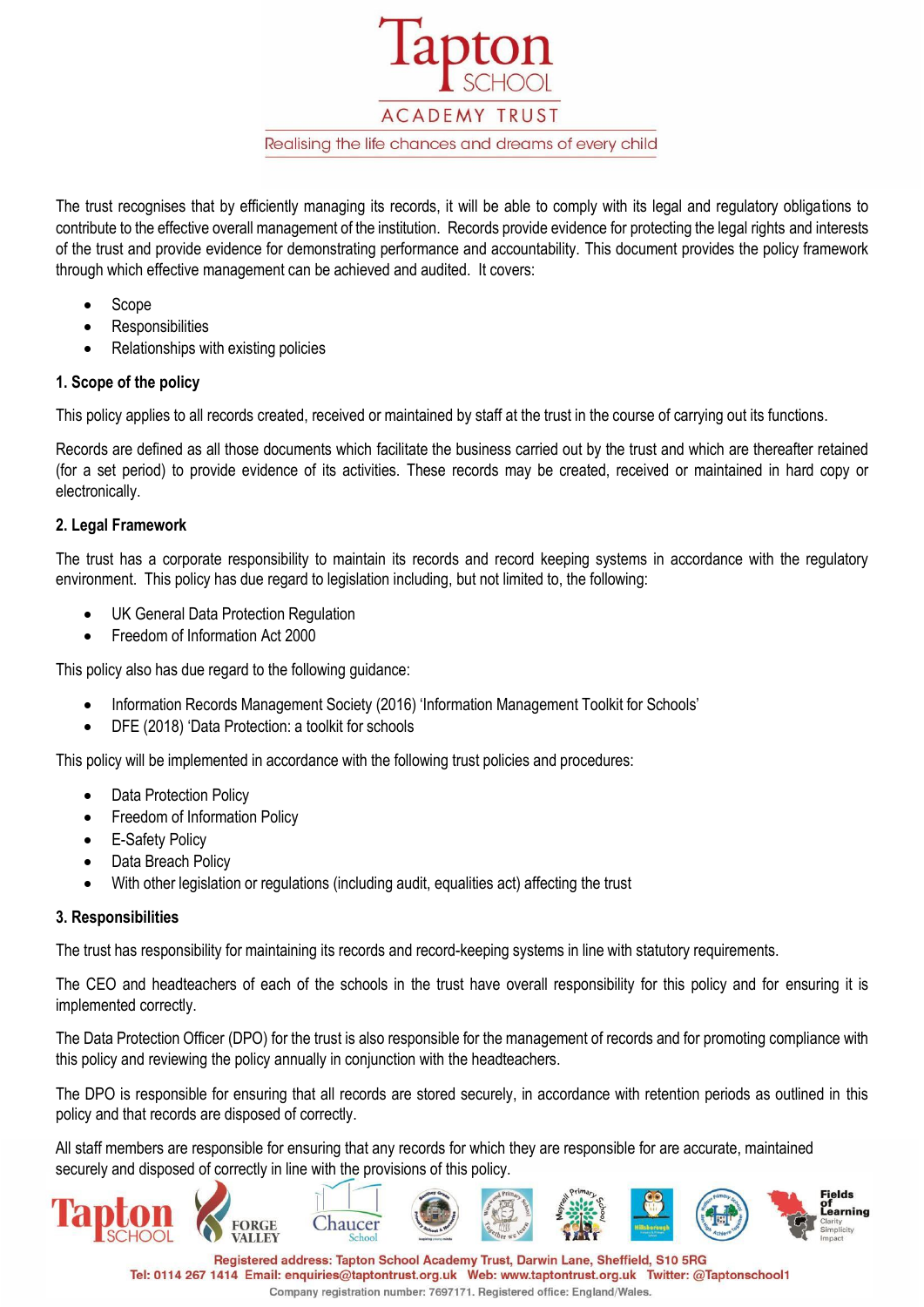

## **4. Retention Criteria**

The trust will only retain personal data for as long as is necessary to fulfil the purposes for which it is collected. When assessing what retention period is appropriate for personal data, we take into consideration:

- The requirements of our trust and the services provided;
- Any statutory or legal obligations;
- The purposes for which we originally collected the personal data;
- The lawful grounds on which we based our processing;
- The types of personal data we have collected;
- The amount and categories of personal data; and
- Whether the purpose of the processing could reasonably be fulfilled by other means.

## **5. Management of student records**

Student records are specific documents that are used throughout a student's life in the education system – they are passed to each school that a student attends and includes all personal information relating to them.

The following information is stored on paper or in electronic format:

- Forename, surname, preferred name/s, gender, date of birth, Unique pupil number, ethnic origin, religion and first language (if not English)
- Details of any siblings
- **Emergency contact details**
- Allergies including medical conditions
- Names, home addresses and telephone numbers of parent/carers
- Admission date and date of leaving
- Other agencies involved with the student
- Details of SEND
- Notes relating to major incidents and accidents involving the student
- Information about an education, health and care plan (EHC)
- Notes indicating child protection disclosures and reports are held
- **Exclusion information**
- Correspondence with parents/carers/third party agencies

The following information has a shorter retention period and will therefore be stored separately:

• Consent forms for trips/visits

Much of the above information is also stored on the trust's electronic management information system – Bromcom (previously SIMS) as well as in paper files. One of the schools in the trust also uses MStore to electronically store pupil and staff records. The electronic record will also be transferred to the student's next school by CTF file.

Hard copies of disclosures and reports relating to child protection are stored (in locked cabinets at the relevant school).

Hard copies of complaints are stored in paper format at the relevant schools.

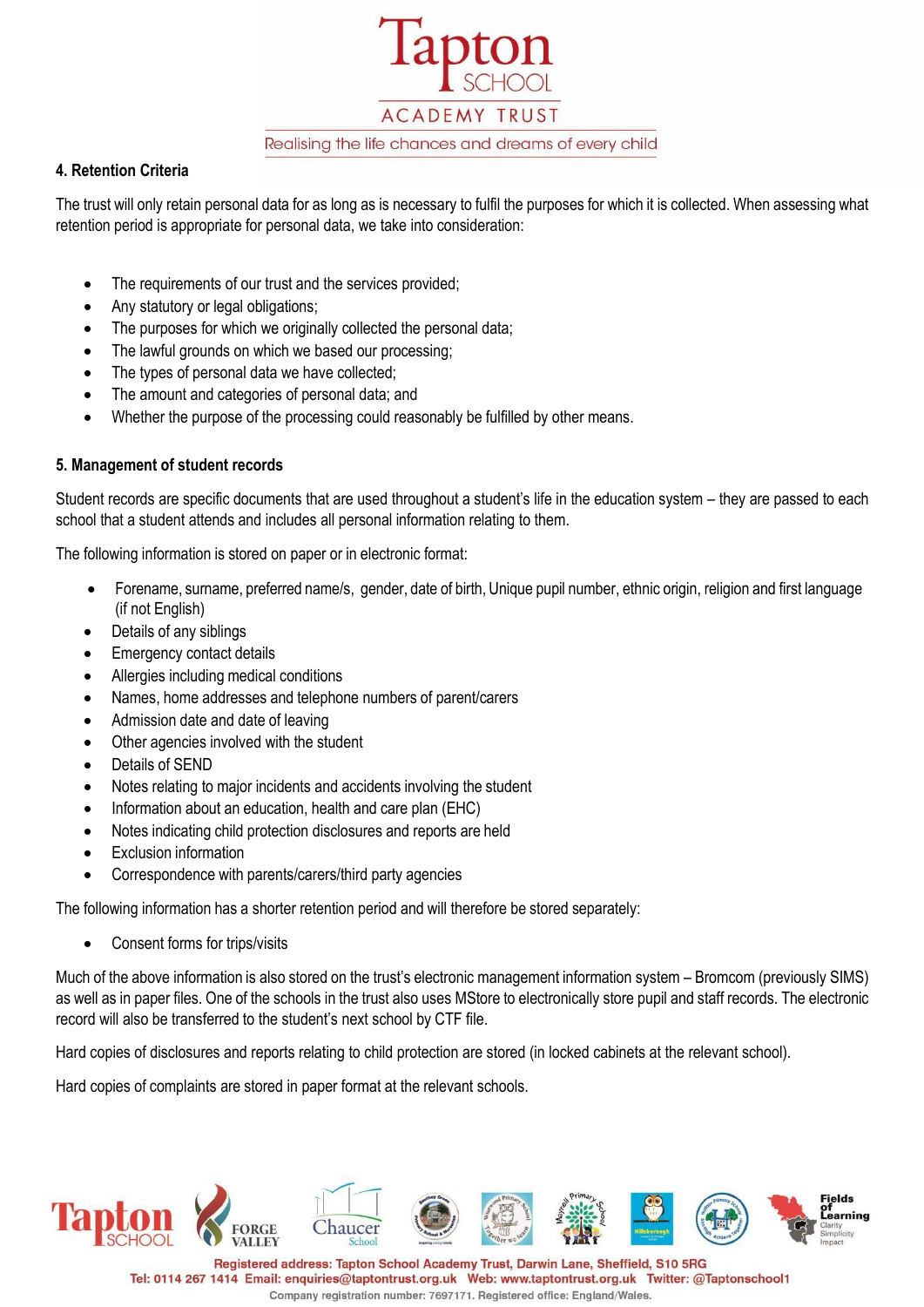

Actual copies of accident and incident information is stored within the MIS, in hardcopy and on local servers.

The Information Management toolkit for schools version 5: Primary schools in the trust will not keep copies of a student's record unless there is ongoing legal action at the time during which the student leaves the schools. However until there if further guidance from the ESFA on the practicality of implementation our student records will remain in the primary schools, unless the secondary school states otherwise.

Secondary schools in the trust will keep the student's records until they reach the age of 25 years.

## **6. Retention of student records and other student related information**

The table below outlines the trust's retention periods for pupil records and that action that will be taken after the retention period.

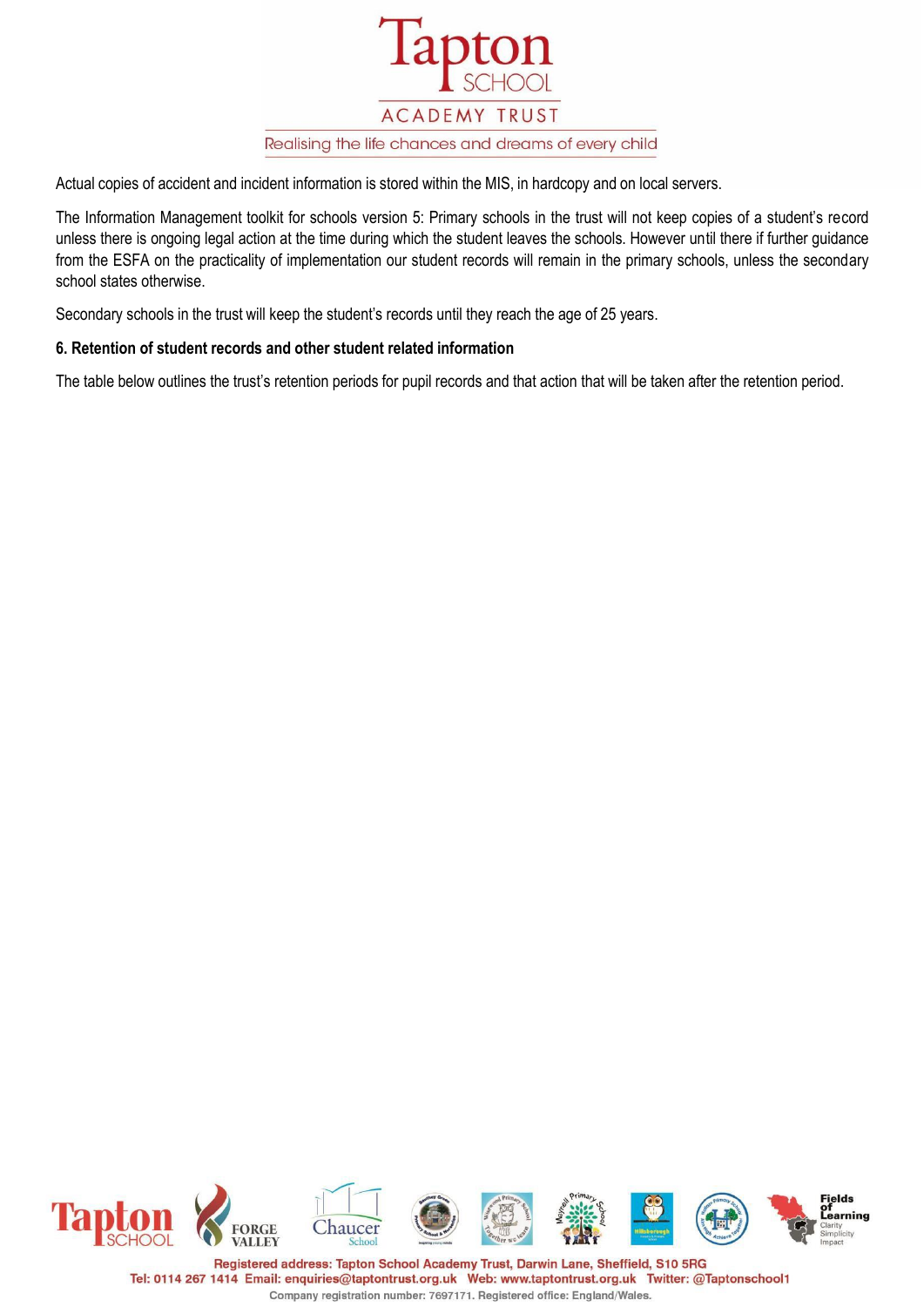

| <b>TYPE OF FILE</b>                       | <b>RETENTION PERIOD</b>                                     | <b>ACTION AT END OF RETENTION</b><br><b>PERIOD</b> |
|-------------------------------------------|-------------------------------------------------------------|----------------------------------------------------|
|                                           | Personal identifiers, contacts and personal characteristics |                                                    |
| Images used for identification purposes   | DOB plus 25 years                                           | <b>Secure Disposal</b>                             |
| Images used for displays in schools       | In line with consent                                        | <b>Secure Disposal</b>                             |
| Images used for marketing purposes        | In line with consent                                        | <b>Secure Disposal</b>                             |
| <b>Biometric data</b>                     | Whilst the student is on roll at the school                 | <b>Secure Disposal</b>                             |
| Names, addresses and characteristics      | DOB plus 25 years                                           | Secure Disposal                                    |
|                                           | Admissions                                                  |                                                    |
| Register of admissions                    | DOB plus 25 years                                           | Secure Disposal                                    |
| Admissions paperwork                      | <b>Held by LA</b>                                           |                                                    |
| <b>Admissions appeals</b>                 | Held by LA                                                  |                                                    |
|                                           | Students' educational records                               |                                                    |
| Primary school                            | Whilst the student is on roll                               | Transferred to the next school                     |
| Secondary school                          | DOB plus 25 years                                           | Secure Disposal                                    |
| Public examination results                | Added to student's record and retained                      | Secure Disposal                                    |
|                                           | in line with above                                          |                                                    |
| Internal examination results              | Added to student's record and retained                      | <b>Secure Disposal</b>                             |
|                                           | in line with above                                          |                                                    |
|                                           | Medical information and administration                      |                                                    |
| Permission slips                          | For the duration of the period that<br>medication is given  | Secure Disposal                                    |
| Medical conditions - on-going             |                                                             | <b>Secure Disposal</b>                             |
| management                                |                                                             |                                                    |
|                                           |                                                             |                                                    |
| Paper Copies                              | Transferred to next school                                  |                                                    |
| <b>Electronic Copies</b>                  | DOB plus 25 years                                           |                                                    |
| Lateral Flow test information             | 12 months from the date of the last                         | <b>Secure Disposal</b>                             |
| - staff and students                      | entry in the Covid lateral flow testing                     |                                                    |
|                                           | logs as set out in the privacy notice                       |                                                    |
|                                           |                                                             |                                                    |
|                                           | <b>SEND</b>                                                 |                                                    |
| SEND files, reviews and individual        | DOB plus 25 years                                           | May be kept longer if the schools may              |
| education plans                           |                                                             | need to defend themselves in a 'failure            |
|                                           |                                                             | to provide sufficient education' case              |
| EHC plans                                 | DOB plus 25 years                                           | Secure Disposal unless it is a subject of          |
|                                           |                                                             | a legal hold                                       |
| Accessibility strategy documents          | DOB plus 25 years                                           | Secure Disposal unless it is a subject of          |
|                                           |                                                             | a legal hold                                       |
| Curriculum management                     |                                                             |                                                    |
| <b>SAT's results</b>                      | DOB plus 25 years                                           | Secure Disposal                                    |
| <b>Published Admission Number reports</b> | Current academic year plus 6                                | Secure Disposal                                    |
| Value added and contextual data           | Current academic year plus 6                                | <b>Secure Disposal</b>                             |
| Student's work                            | Returned to the student at the end of the                   | <b>Secure Disposal</b>                             |
|                                           | academic year                                               |                                                    |
|                                           | Extra-curricular activities                                 |                                                    |
| Field file – information provided for a   | Until the conclusion of the trip unless                     | Secure Disposal                                    |
| specific school trip                      | there has been a major incident when it                     |                                                    |
|                                           | should be added to the core system and                      |                                                    |
|                                           | retained in line (e.g. DOB plus 25 years)                   |                                                    |
| Financial information relating to school  | Current academic year plus 6                                | Secure Disposal                                    |
| trips                                     |                                                             |                                                    |

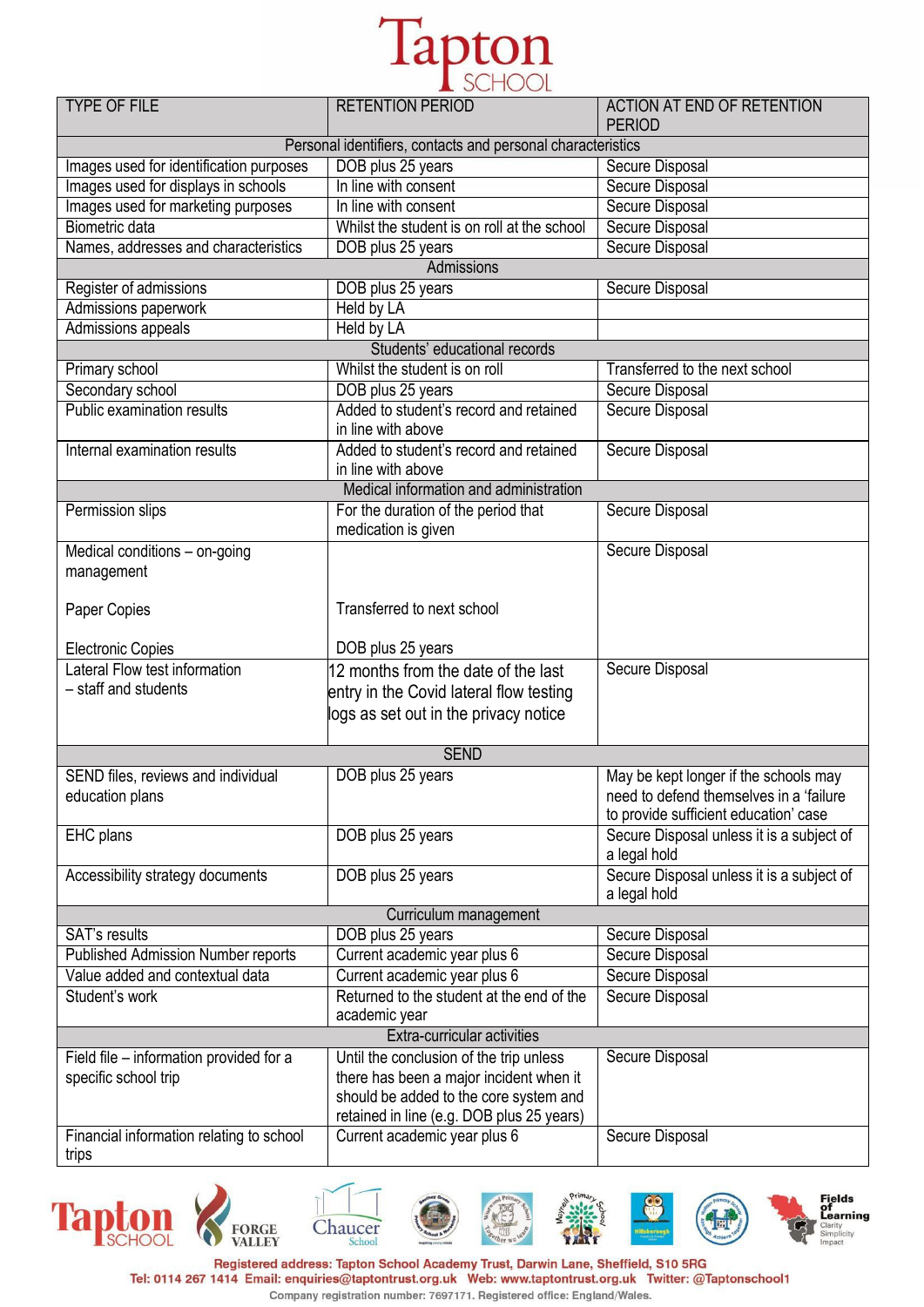

| Parental consent forms for trips where<br>no major incident occurred  | Duration Other DEMY TRUST                           | Secure Disposal |
|-----------------------------------------------------------------------|-----------------------------------------------------|-----------------|
| Parental consent forms for trips where and<br>major incident occurred | <b>DOB Stucks</b> and dreams of evergeente Disposal |                 |
|                                                                       | Catering and free school meal management            |                 |
| Meal administration                                                   | Whilst the student is on roll                       | Secure Disposal |
| Meal eligibility                                                      | DOB plus 25                                         | Secure Disposal |
| Child protection information                                          |                                                     |                 |
| Child protection information held on<br>pupil file                    | DOB plus 25 years                                   | Secure Disposal |
| Child protection information held in<br>separate files                | DOB plus 99 years                                   | Secure Disposal |
| Other                                                                 |                                                     |                 |
| Exclusions                                                            | DOB plus 25 years                                   | Secure Disposal |

## **7. Retention of staff records (electronic and paper)**

| <b>TYPE OF FILE</b>                                                                                | <b>RETENTION PERIOD</b>                                                                                                                                                                                                  | <b>ACTION AT END OF RETENTION</b><br><b>PERIOD</b> |  |
|----------------------------------------------------------------------------------------------------|--------------------------------------------------------------------------------------------------------------------------------------------------------------------------------------------------------------------------|----------------------------------------------------|--|
| Operational                                                                                        |                                                                                                                                                                                                                          |                                                    |  |
| Personnel file                                                                                     | Termination of employment plus 7 years                                                                                                                                                                                   | Secure Disposal                                    |  |
| Annual appraisal and assessment<br>records                                                         | Current plus 2                                                                                                                                                                                                           | Secure Disposal                                    |  |
|                                                                                                    | Recruitment                                                                                                                                                                                                              |                                                    |  |
| All records leading up to the<br>appointment of a new member of staff -<br>unsuccessful candidates | Date of appointment plus 6 months                                                                                                                                                                                        | Secure Disposal                                    |  |
| All records leading up the appointment<br>of a new member of staff - successful<br>candidate       | Relevant information added to personal<br>file, all other information retained for 6<br>months                                                                                                                           | Secure Disposal                                    |  |
| <b>DBS</b> certificates                                                                            | No longer than 6 months                                                                                                                                                                                                  | Secure Disposal                                    |  |
| Proof of ID as part of the enhanced DBS<br>check                                                   | Added to personal file - date of leaving<br>plus 7 years                                                                                                                                                                 | Secure Disposal                                    |  |
| Evidence of right to work in the UK                                                                | Added to personal file - date of leaving<br>plus 7 years                                                                                                                                                                 | Secure Disposal                                    |  |
| Disciplinary and grievance procedures                                                              |                                                                                                                                                                                                                          |                                                    |  |
| Child protection allegations                                                                       | Added to staff file, retained for 10 years<br>from date of allegation or normal<br>retirement age - whichever is the longer.<br>Allegations that are found to be<br>malicious should be removed from<br>personnel files. | Secure disposal                                    |  |
| Oral warnings                                                                                      | Date of warning plus 6 months                                                                                                                                                                                            | Secure Disposal                                    |  |
| Written warning - level 1                                                                          | Date of warning plus 6 months                                                                                                                                                                                            | Secure Disposal                                    |  |
| Written warning - level 2                                                                          | Date of warning plus 12 months                                                                                                                                                                                           | Secure Disposal                                    |  |
| Final warning                                                                                      | Date of warning plus 18 months                                                                                                                                                                                           | Secure Disposal                                    |  |
| Records relating to unproven incidents                                                             | Conclusion of the case, unless it is child<br>protection (refer to child protection<br>retention period)                                                                                                                 | Secure Disposal                                    |  |

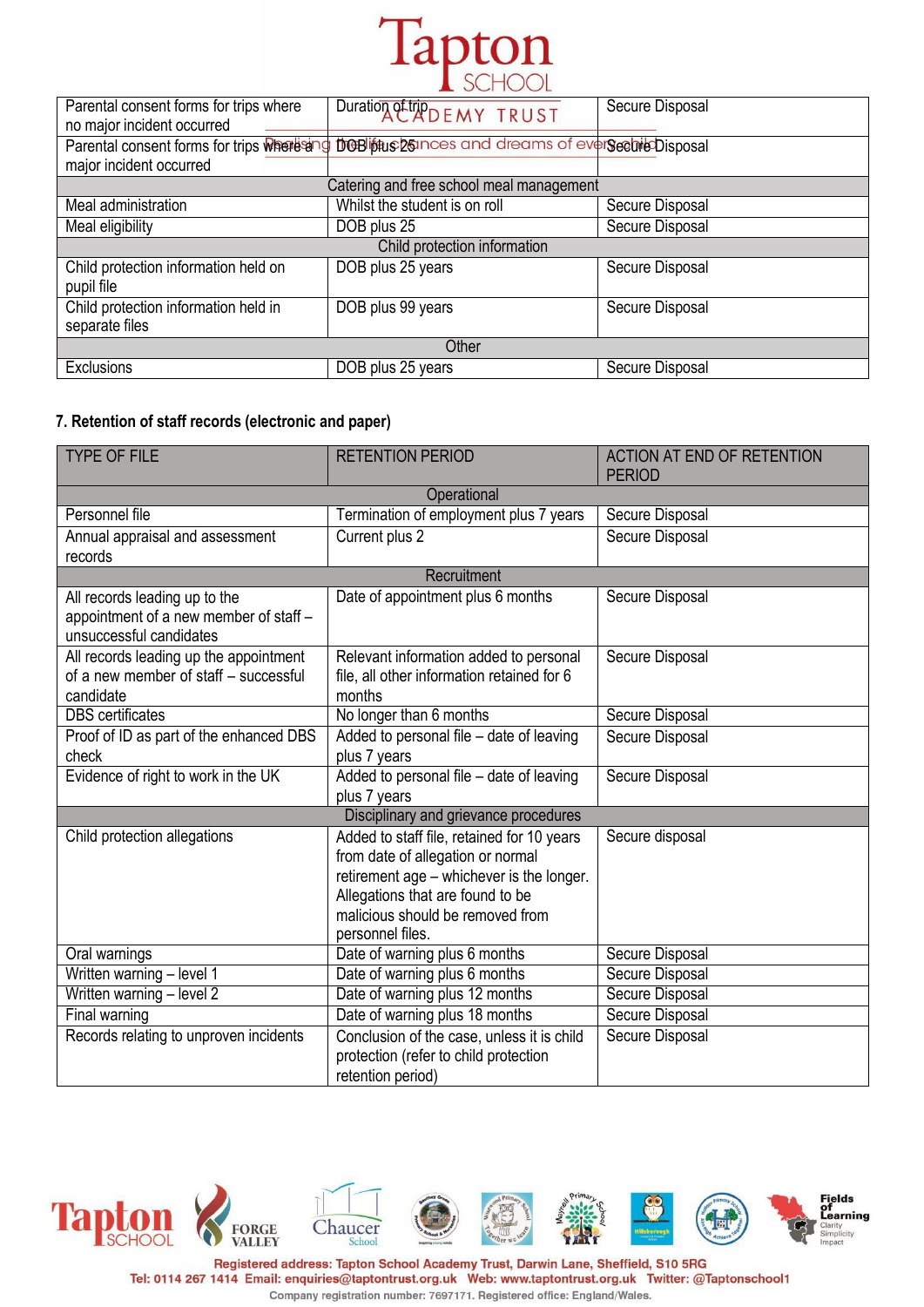

#### **8. Retention of leadership and management records**

| <b>TYPE OF FILE</b>                                             | <b>RETENTION PERIOD</b>                                      | <b>ACTION AT END OF RETENTION</b><br><b>PERIOD</b> |
|-----------------------------------------------------------------|--------------------------------------------------------------|----------------------------------------------------|
|                                                                 | <b>Board of trustees/LGB</b>                                 |                                                    |
| Instruments of government, including<br>articles of association | Permanent                                                    | Permanent                                          |
| Policy documents                                                | Life of policy plus 6 years                                  | Secure Disposal                                    |
| Records relating to complaints dealt with<br>by LGB/Trust Board | Date of resolution plus 6 years                              | Secure Disposal                                    |
| Agendas for LGB/Board meetings                                  | One copy permanently retained with<br>minutes of the meeting | Permanent                                          |
| Signed copy of minutes                                          | Permanent                                                    | Permanent                                          |
| Meeting papers/reports for LGB/Board<br>meetings                | Date of meeting plus 6 years                                 | Secure Disposal                                    |
| Minutes of SLT meetings and other<br>administrative bodies      | Date of meeting plus 6 years                                 | Secure Disposal                                    |
| School development plan                                         | Duration of plan plus 6 years                                | Secure Disposal                                    |

# **9. Retention of health and safety records**

| <b>TYPE OF FILE</b>                                                                              | <b>RETENTION PERIOD</b>                  | <b>ACTION AT END OF RETENTION</b><br><b>PERIOD</b> |
|--------------------------------------------------------------------------------------------------|------------------------------------------|----------------------------------------------------|
|                                                                                                  |                                          |                                                    |
| Health and safety risk assessments                                                               | Duration of risk assessment plus 6 years | Secure Disposal                                    |
| Records relating to accidents and<br>injuries at work                                            | Date of incident plus 6 years            | Secure Disposal                                    |
| Accident reporting - adults                                                                      | Date of incident plus 6 years            | Secure Disposal                                    |
| Accident reporting - students                                                                    | DOB plus 25 years                        | Secure Disposal                                    |
| Control of substances hazardous to<br>health                                                     | Current academic year plus 40 years      | Secure Disposal                                    |
| Information relating to areas where<br>persons are likely to come into contact<br>with asbestos  | Date of last action plus 40 years        | Secure Disposal                                    |
| Information relating to areas where<br>persons are likely to come into contact<br>with radiation | Date of last action plus 50 years        | Secure Disposal                                    |
| Fire precautions log books                                                                       | Current academic year plus 6 years       | Secure Disposal                                    |

#### **10. Retention of financial records**

FORGE VALLEY

| <b>TYPE OF FILE</b>                              | <b>RETENTION PERIOD</b>                     | <b>ACTION AT END OF RETENTION</b><br><b>PERIOD</b>                                |
|--------------------------------------------------|---------------------------------------------|-----------------------------------------------------------------------------------|
| Maternity pay records                            | Retained and managed by payroll<br>provider | Secure Disposal                                                                   |
| Records held under retirement benefits<br>scheme | Current academic year plus 6 years          | Secure Disposal                                                                   |
| Employers liability insurance certificate        | Closure of school plus 40 years             | Secure Disposal                                                                   |
| Inventories of furniture and equipment           | Current academic year plus 6 years          | Secure Disposal                                                                   |
| <b>Tapton</b><br><b>FORGE</b><br><b>VALLEY</b>   | 骤<br>Chaucer<br>School                      | Fields<br>of<br>Learning<br>89<br>一回<br><b>Hillsboroug</b><br>Simplicity<br>mpact |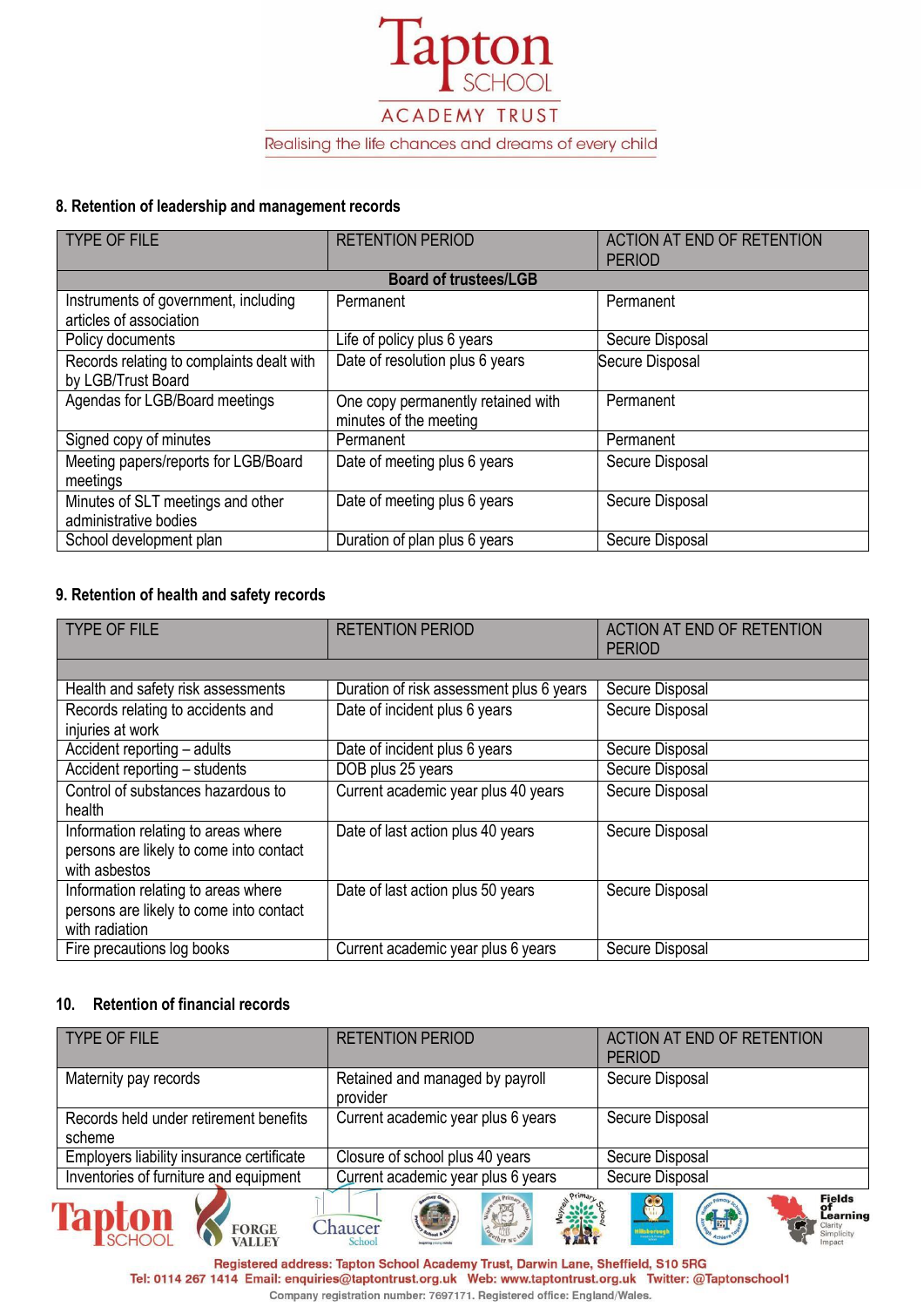

# ACADEMY TRUST

#### Realising the life chances and dreams of every child

| Burglary, theft and vandalism report<br>forms                                                                                  | Current academic year plus 6 years  | Secure Disposal |
|--------------------------------------------------------------------------------------------------------------------------------|-------------------------------------|-----------------|
| Annual accounts                                                                                                                | Current academic year plus 6 years  | Secure Disposal |
| Loans and grants managed by the<br>school                                                                                      | Date of last payment plus 12 years  | Secure Disposal |
| Invoices, receipts, requisitions and<br>delivery notices                                                                       | Current financial year plus 6 years | Secure Disposal |
| Records relating to the collection and<br>banking of monies                                                                    | Current financial year plus 6 years | Secure Disposal |
| Records relating to the identification and<br>collection of debt                                                               | Current financial year plus 6 years | Secure Disposal |
| Records relating to the management of<br>contracts under seal                                                                  | Last payment plus 12 years          | Secure Disposal |
| Records relating to the management of<br>contracts under signature                                                             | Last payment plus 6 years           | Secure Disposal |
| Records relating to the management of<br>the school fund e.g. cheque books,<br>ledgers, invoices, receipts, bank<br>statements | Current academic year plus 6 years  | Secure Disposal |

## **11. Retention of other school records**

| <b>TYPE OF FILE</b>                       | <b>RETENTION PERIOD</b>                | <b>ACTION AT END OF RETENTION</b><br><b>PERIOD</b> |
|-------------------------------------------|----------------------------------------|----------------------------------------------------|
|                                           |                                        |                                                    |
| Title deeds of the properties belonging   | Permanent                              | Transferred to new owners if buildings             |
| to the trust                              |                                        | are leased/sold                                    |
| Plans of property belonging to the trust  | For as long as the buildings belong to | Transferred to new owners if buildings             |
|                                           | the trust                              | are leased/sold                                    |
| Leases of property leased by or to        | Expiry of lease plus 6 years           | Secure Disposal                                    |
| schools in the trust                      |                                        |                                                    |
| Records relating to the letting of school | Current financial year plus 6 years    | Secure Disposal                                    |
| premises                                  |                                        |                                                    |
| Records relating to maintenance work      | Current academic year plus 6 years     | Secure Disposal                                    |
| carried out at trust properties by        |                                        |                                                    |
| <b>CONTRACTORS</b>                        |                                        |                                                    |
| Records relating to maintenance work      | Current academic year plus 6 years     | Secure Disposal                                    |
| carried out at trust properties by school |                                        |                                                    |
| employees                                 |                                        |                                                    |
| Records relating to Subject Access        | Date of resolution plus 6 years        | Secure Disposal of the Subject access              |
| Requests                                  |                                        | request correspondence and copies of               |
|                                           |                                        | documents provided for the reqeust                 |
| Operational administration                |                                        |                                                    |
| Records relating to the creation and      | Current academic year                  | Non Secure Disposal                                |
| publication of the school                 |                                        |                                                    |
| prospectus/brochures                      |                                        |                                                    |
| Records relating to the creating of       | Current academic year                  | Secure Disposal                                    |
| circulars to staff, parents, students     |                                        |                                                    |

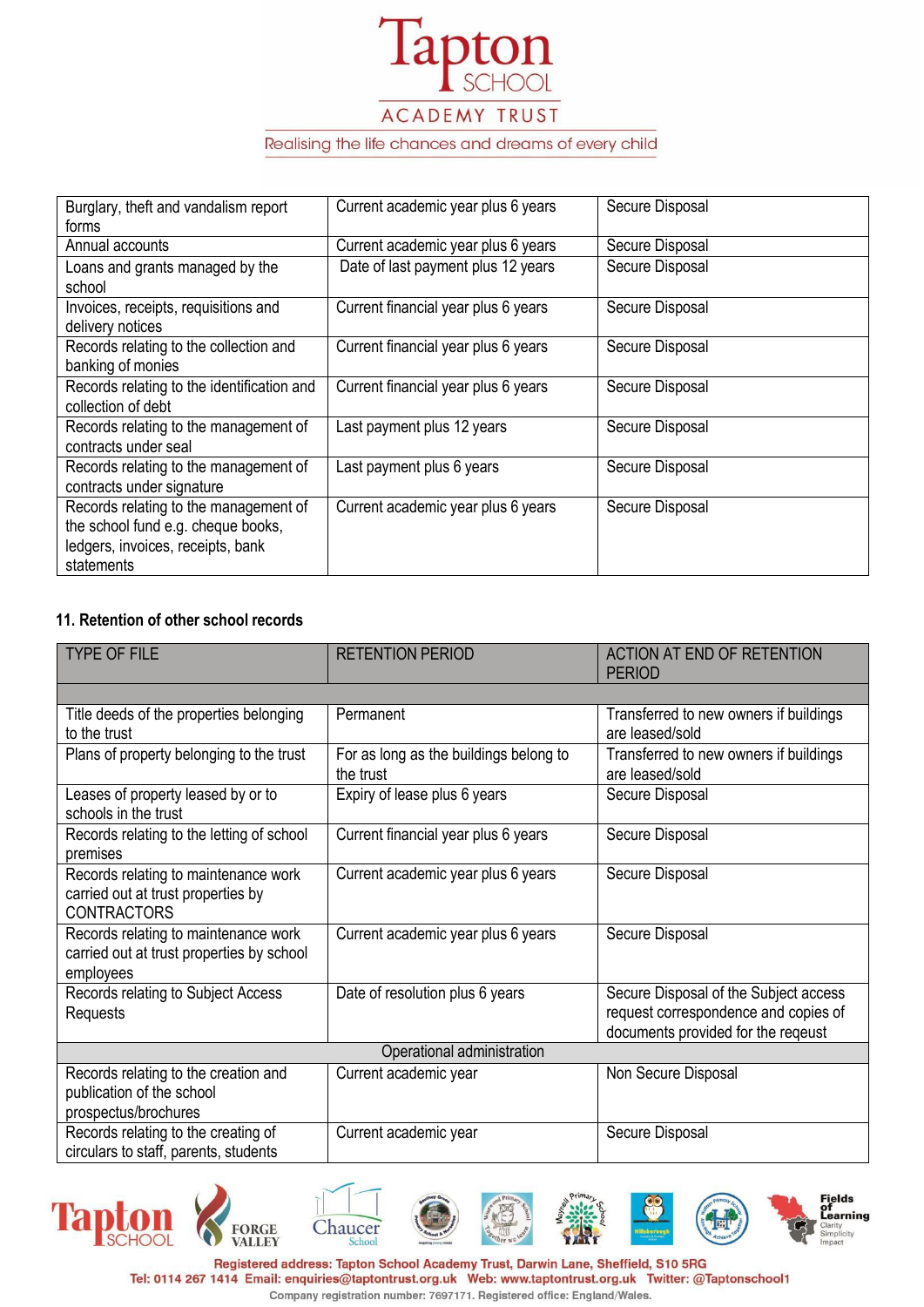

# ACADEMY TRUST

#### Realising the life chances and dreams of every child

| Newsletters and other items with short<br>operational use | Current academic year              | Non Secure Disposal |
|-----------------------------------------------------------|------------------------------------|---------------------|
| Visitors books/sign-in information                        | Current academic year plus 6 years | Secure Disposal     |